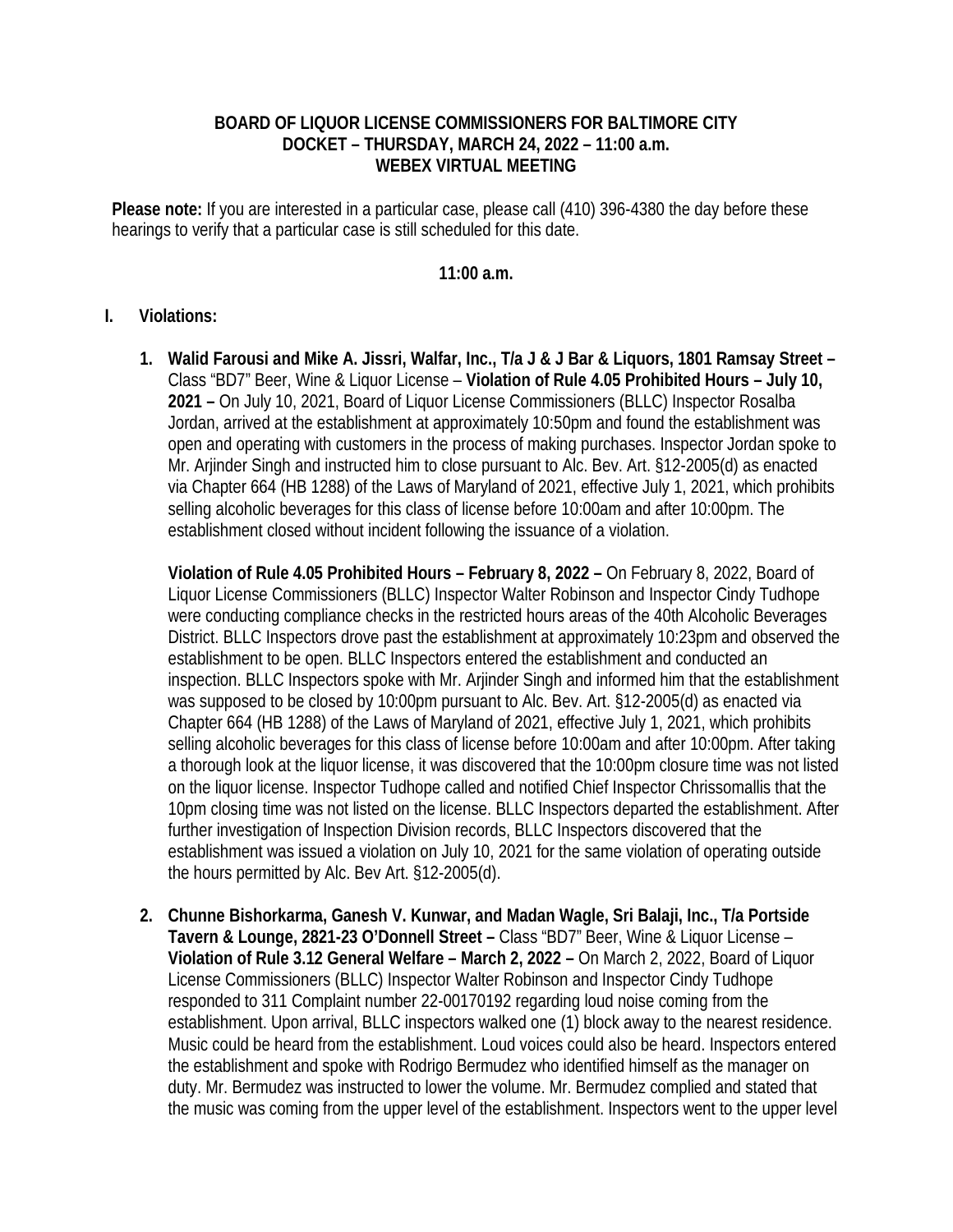with Mr. Bermudez to ensure he advised bar staff to keep the music at an acceptable level. Once upstairs, several loud patrons could also be heard. Mr. Bermudez instructed the bar staff to maintain an acceptable noise level and to lower the speaker volume. Afterwards, BLLC Inspectors informed Mr. Bermudez that a violation would be issued for the loud noise. Inspectors then departed the establishment.

**3. Thomas Yong Kim, Good Times, LLC, T/a Good Times Liquor & Bar Lounge, 1600 W. Baltimore Street –** Class "BD7" Beer, Wine & Liquor License – **Violation of Rule 4.18 Alterations – November 5, 2021 –** On November 5, 2021 at approximately 10:55pm, Board of Liquor License Commissioners (BLLC) Inspectors Cindy Tudhope and Rosalba Jordan along with members of the Social Club Task Force (SCTF) that included members of Baltimore Police Department Vice (BPD Vice), the Department of Housing and Community Development Special Investigations Unit (SIU) conducted a joint inspection at the establishment. Upon arrival, Inspector Tudhope made contact with Mr. Richard Nelson who stated he was the owner of the establishment. Inspector Tudhope entered the establishment and observed the inside area had been completely renovated a new bar area had been built. Inspector Tudhope asked to see all permits. Mr. Nelson could only provide an expired BLLC Liquor License and alcohol awareness certificate to the Inspector. Mr. Nelson stated that his lawyer was in possession of all permits at this time, that all permits were up to date and that he had gotten approval for the renovations from the Board. Inspector Tudhope then informed Mr. Nelson that she would follow up on the information provided. SCTF left the establishment without further incident.

Upon further review of records at BLLC office, it was determined that Mr. Nelson did not obtain Board approval for the alterations, and a violation was issued for the establishment.

**Violation of Rule 4.05 Prohibited Hours – February 13, 2022 –** On February 13, 2022 at approximately 2:15am, Board of Liquor License Commissioners (BLLC) Chief Inspector John Chrissomallis received a call via Baltimore Police Department (BPD) radio from the city-wide channel to contact BPD Sergeant Edleman on the Western District channel. After speaking with the Sergeant, Chief Chrissomallis was told that he had observed the establishment operating in violation of the hours permitted by its license. Chief Chrissomallis responded to the call and arrived at the establishment at approximately 2:30am. Chief Chrissomallis observed Sergeant Edleman at the exterior of the location with an additional patrol unit. Chief Chrissomallis and BPD officers entered the establishment and observed a female bartender actively serving alcohol with approximately fifteen (15) customers sitting around the bar and another approximately five (5) customers on the other side of the building (referred to as 1602 West Baltimore Street). On that side, there was also a DJ actively playing music form a DJ area. Chief Chrissomallis contacted a Mr. Richard Lennard who identified himself as the owner of the establishment. Chief Chrissomallis informed Mr. Lennard he was in violation of his liquor license as he cannot operate after 2:00am. Mr. Lennard stated that he was giving alcohol away and not charging for it. Chief Chrissomallis instructed Mr. Lennard that giving alcohol away is still a violation of the Board's rules. Chief Chrissomallis requested to inspect the liquor and Mr. Lennard could not provide it, for which Chief Chrissomallis issued Mr. Lennard a warning for being in violation of Board Rules 3.03 and 3.06(b). Chief Chrissomallis issued a violation for being in violation of prohibited hours. Mr. Lennard agreed to close the establishment and it emptied out without further incident.